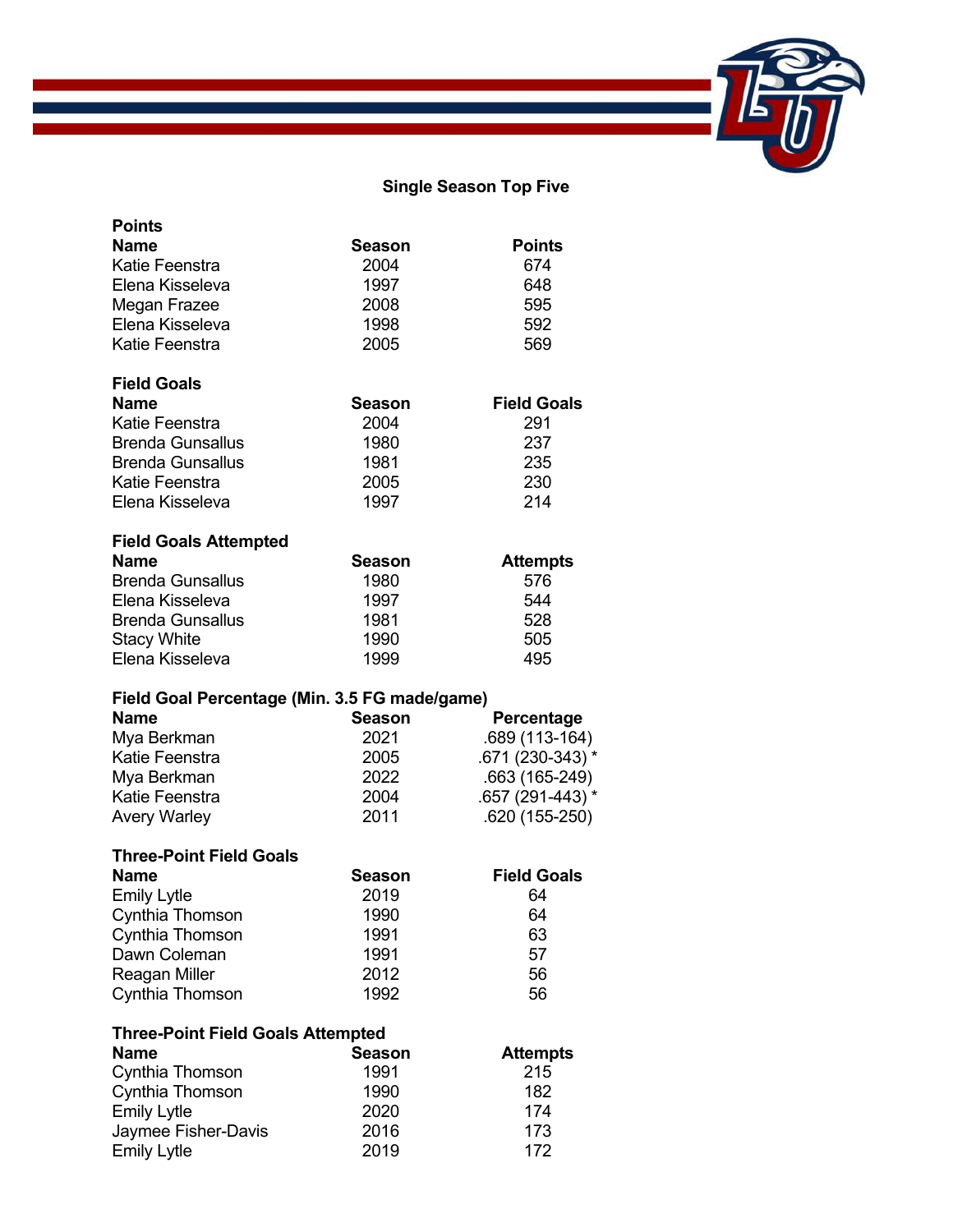| Three-Point Field Goal Percentage (Min. 1.5 3PT made/game) |               |                    |      |
|------------------------------------------------------------|---------------|--------------------|------|
| <b>Name</b>                                                | <b>Season</b> | Percentage         |      |
| <b>Emily Lytle</b>                                         | 2021          | .391 (54-138)      |      |
| Sharon Wilkerson                                           | 1998          | .388 (52-134)      |      |
| <b>Kristal Tharp</b>                                       | 2003          | .380 (49-129)      |      |
| Ashtyn Baker                                               | 2021          | .374 (40-107)      |      |
| <b>Emily Lytle</b>                                         | 2019          | .372 (64-172)      |      |
| <b>Free Throws</b>                                         |               |                    |      |
| <b>Name</b>                                                | <b>Season</b> | <b>Free Throws</b> |      |
| Elena Kisseleva                                            | 1998          | 182                |      |
| Elena Kisseleva                                            | 1997          | 172                |      |
| Elena Kisseleva                                            | 1999          | 159                |      |
| Devon Brown                                                | 2012          | 154                |      |
| Megan Frazee                                               | 2008          | 151                |      |
| <b>Free Throws Attempted</b>                               |               |                    |      |
| Name                                                       | Season        | <b>Attempts</b>    |      |
| Elena Kisseleva                                            | 1998          | 234                |      |
| Elena Kisseleva                                            | 1997          | 233                |      |
| Elena Kisseleva                                            | 1999          | 203                |      |
| Devon Brown                                                | 2012          | 195                |      |
| Devon Brown                                                | 2013          | 178                |      |
| <b>Michelle Fricke</b>                                     | 2001          | 178                |      |
| Free Throw Percentage (Min. 1.5 FT made/game)              |               |                    |      |
| Name                                                       | <b>Season</b> | Percentage         |      |
| Megan Frazee                                               | 2008          | .878 (151-172)     |      |
| <b>Emily Lytle</b>                                         | 2021          | $.865(64-74)$      |      |
| <b>Kristi Mercer</b>                                       | 1988          | .869 (113-130)     |      |
| Devon Brown                                                | 2013          | .837 (149-178)     |      |
| <b>Sharon Wilkerson</b>                                    | 2000          | .826 (76-92)       |      |
| <b>Total Rebounds</b>                                      |               |                    |      |
| Name                                                       | <b>Season</b> | Rebs.              | Avg. |
| <b>Avery Warley</b>                                        | 2012          | 381                | 11.5 |
| <b>Avery Warley</b>                                        | 2011          | 363                | 11.0 |
| Katie Feenstra                                             | 2004          | 353                | 11.0 |
| Katie Feenstra                                             | 2005          | 331                | 10.3 |
| <b>Sharon Snodgrass</b>                                    | 1981          | 327                | 12.1 |
| <b>Offensive Rebounds</b>                                  |               |                    |      |
| <b>Name</b>                                                | <b>Season</b> | Off. Rebs.         | Avg. |
| <b>Avery Warley</b>                                        | 2012          | 160                | 4.8  |
| Katie Feenstra                                             | 2004          | 152                | 4.8  |
| <b>Avery Warley</b>                                        | 2011          | 151                | 4.6  |
| Lil Cooper                                                 | 1978          | 146                | 7.3  |
| Carla Weaver                                               | 1980          | 134                | 5.3  |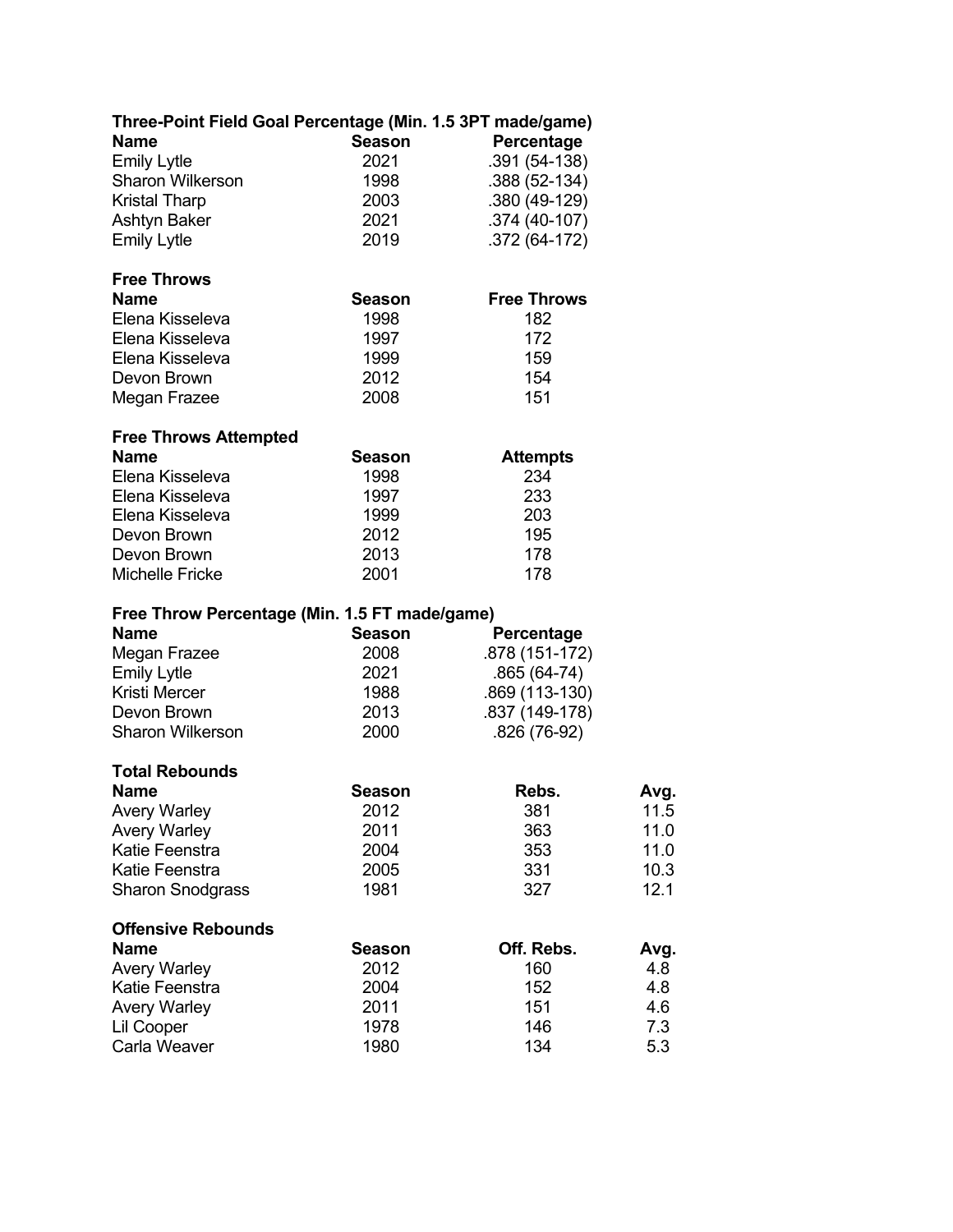| <b>Defensive Rebounds</b>  |                |                  |      |
|----------------------------|----------------|------------------|------|
| <b>Name</b>                | <b>Seasons</b> | Def. Rebs.       | Avg. |
| <b>Avery Warley</b>        | 2012           | 221              | 6.7  |
| Katie Feenstra             | 2005           | 220              | 6.9  |
| <b>Avery Warley</b>        | 2011           | 212              | 6.4  |
| Katie Feenstra             | 2004           | 201              | 6.3  |
| <b>Sharon Snodgrass</b>    | 1981           | 194              | 7.1  |
|                            |                |                  |      |
| <b>Fouls</b>               |                |                  |      |
| <b>Name</b>                | <b>Season</b>  | <b>Fouls</b>     |      |
| Keyen Green                | 2020           | 106              |      |
| <b>Avery Warley</b>        | 2009           | 102              |      |
| <b>Kristi Mercer</b>       | 1988           | 102              |      |
| Jennifer Fairfax           | 1993           | 100              |      |
| Lynn Attwood               | 1988           | 98               |      |
| <b>Sharon Freet</b>        | 1986           | 98               |      |
|                            |                |                  |      |
| Assists<br><b>Name</b>     | <b>Season</b>  | <b>Assists</b>   |      |
| Kristi Mercer              | 1988           | 217              |      |
| Sheila Ford                | 1986           | 199              |      |
| Carla Weaver               | 1981           | 170              |      |
| Sarah Wilkerson            | 1997           | 154              |      |
| Sarah Wilkerson            | 1998           | 149              |      |
|                            |                |                  |      |
| <b>Blocked Shots</b>       |                |                  |      |
| Name                       | <b>Season</b>  | <b>Blocks</b>    |      |
| Melanie May                | 1981           | 89               |      |
| Katie Feenstra             | 2004           | 83               |      |
| Katie Feenstra             | 2005           | 80               |      |
| Meribeth Feenstra          | 2001           | 77               |      |
| <b>Meribeth Feenstra</b>   | 2002           | 77               |      |
|                            |                |                  |      |
| <b>Steals</b>              |                |                  |      |
| <b>Name</b><br>Sheila Ford | <b>Season</b>  | <b>Steals</b>    |      |
| <b>Sharon Wilkerson</b>    | 1985           | 87               |      |
| <b>Sharon Wilkerson</b>    | 2000           | 84<br>84         |      |
| Sarah Wilkerson            | 1999           | 79               |      |
| Kristi Mercer              | 1998<br>1989   | 78               |      |
| <b>Sharon Wilkerson</b>    | 1997           | 78               |      |
|                            |                |                  |      |
| <b>Turnovers</b>           |                |                  |      |
| <b>Name</b>                | <b>Season</b>  | <b>Turnovers</b> |      |
| <b>Julie Bintz</b>         | 1996           | 141              |      |
| Kristi Mercer              | 1988           | 140              |      |
| Kathy Wooten               | 1990           | 139              |      |
| Kristi Mercer              | 1989           | 134              |      |
| Reagan Miller              | 2012           | 129              |      |
| Cynthia Thomson            | 1990           | 129              |      |